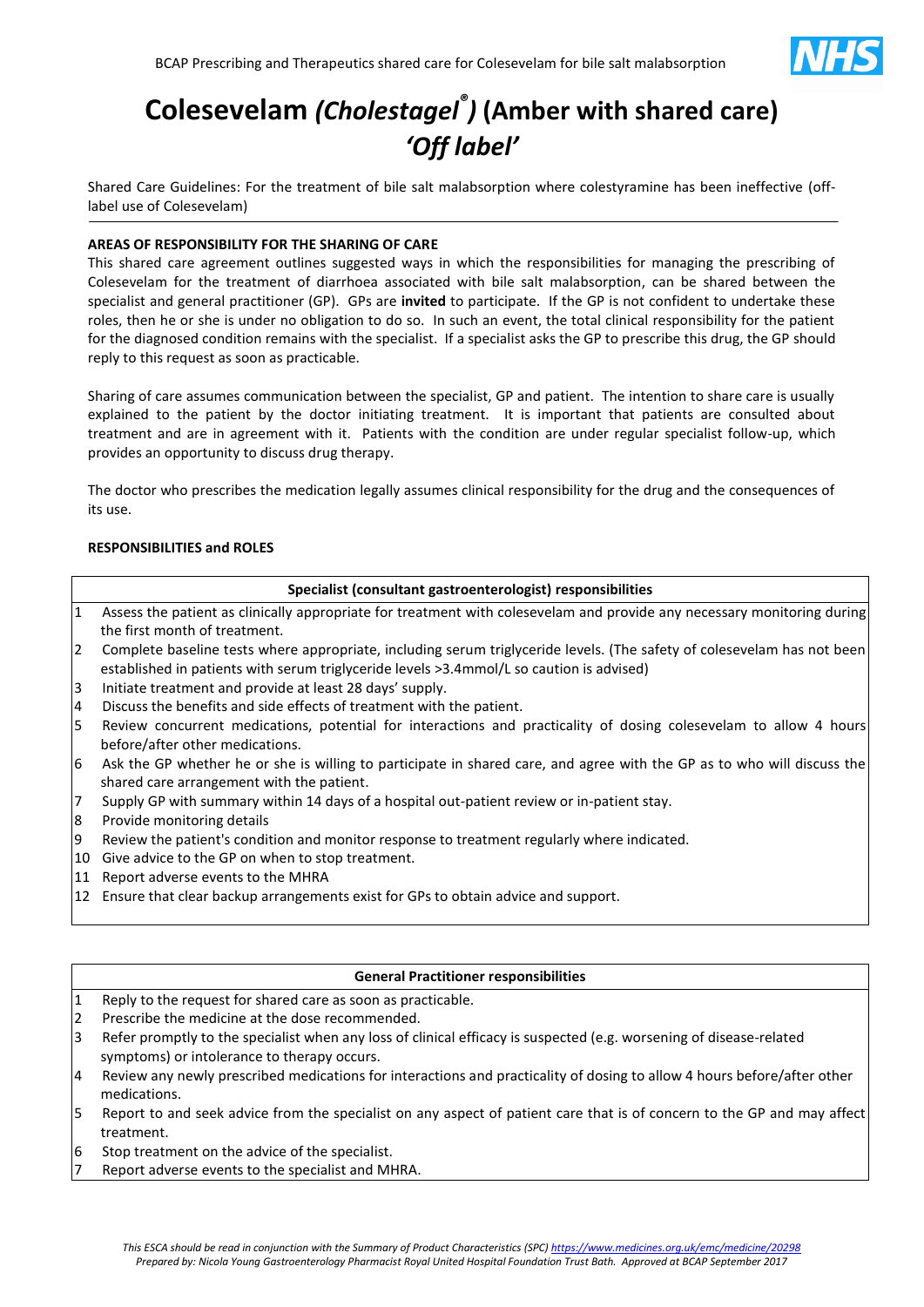

#### **Patient's role**

- 1 Report to the specialist or GP if he or she does not have a clear understanding of the treatment.
- 2 Share any concerns in relation to treatment with medicine.
- 3 Report any adverse effects to the specialist or GP whilst taking the medicine.

# **BACK-UP ADVICE AND SUPPORT**

| Contact details via secretary                                | Telephone No. | Bleep: | Fax: | Email address:                           |
|--------------------------------------------------------------|---------------|--------|------|------------------------------------------|
| Specialist Dr Julia Maltby                                   | 01225 821783  |        |      | Julia.maltby@nhs.net                     |
| Specialist Dr Terry Farrant                                  | 01225 824547  |        |      | Terence.farrant@nhs.net                  |
| Specialist Dr Ben Colleypriest                               | 01225 824547  |        |      | bcolleypriest@nhs.net                    |
| Hospital<br>department<br>pharmacy<br>medicines information: | 01225 825361  | 7548   |      | ruh-tr.medicines-<br>information@nhs.net |

# **SUPPORTING INFORMATION**

**Summary of condition and indications**

Colesevelam is indicated for:

- The treatment of diarrhoea related to bile acid malabsorption in patients who have failed treatment with colestyramine or other first line therapy
- Note that this is an off-label use of Colesevelam

# **Treatment Aims (Therapeutic plan)**

Colesevelam is a bile acid sequestrant that forms a polymeric gel in the gastrointestinal tract which binds bile in the small bowel preventing the secretory actions of bile acids in the colon. The available evidence summarised by NICE (ESUOM22, 2013) summarises that there may be a role for colesevelam in reducing diarrhoea associated with bile acid malabsorption, although evidence from high quality RCTs is limited.

# **Treatment Schedule (including dosage and administration)**

Colesevelam is available as 625mg tablets, the usual dose is 1.25 – 3.75g daily in two divided doses. The dose is often titrated according to response.

Treatment should be stopped after one month if there is a lack of response; if a patient has responded within one month colesevelam may be continued on an ongoing basis.

# **Contra-indications and precautions for use**

1. History of allergy or anaphylaxis to colesevelam or any of the excipients

- 2. History of bowel or biliary obstruction
- 3. Serum triglyceride level >3.4mmol/L

4. The safety and efficacy of Cholestagel in patients with dysphagia, swallowing disorders, severe gastrointestinal motility disorders, inflammatory bowel disease, liver failure or major gastrointestinal tract surgery have not been established. Consequently, caution should be exercised when Cholestagel is used in patients with these disorders. 5. Risk of constipation should be especially be considered in patients with coronary artery disease or angina pectoris

#### **Side-effects**

Refer to the **SPC** for a full list of adverse effects.

Very common: Flatulence, constipation

Common: Headache, vomiting, diarrhaoea, dyspepsia, abdominal pain, nausea, abdominal distension, abnormal stools, increased serum triglycerides

Uncommon: Dysphagia, myalgia, serum transaminases increased

Very rare: Pancreatitis

Not known: Intestinal obstruction – incidence likely to be increased in patients with a history of bowel obstruction or removal and colesevelam is contraindicated in these patients (see Contraindications above)